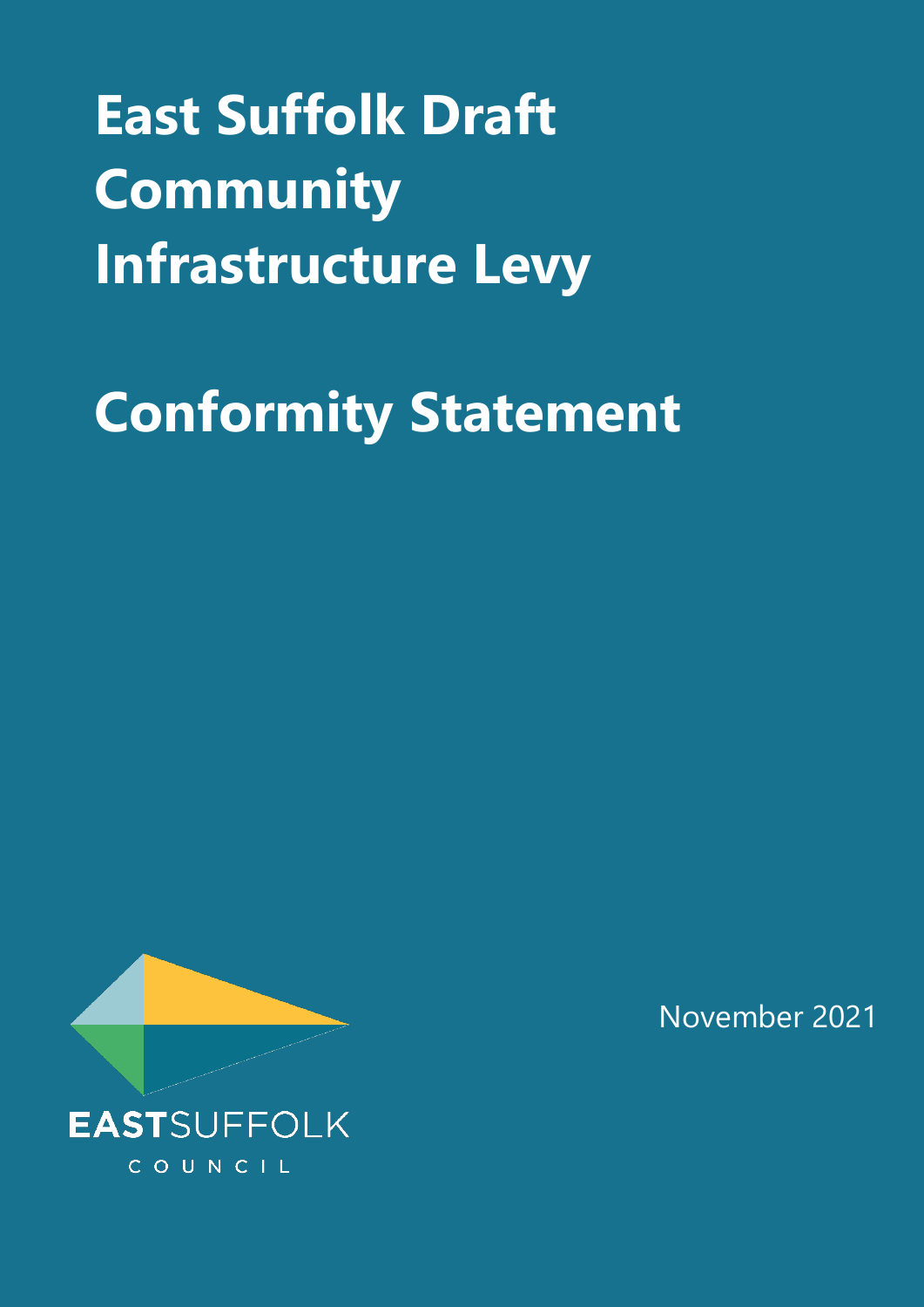The East Suffolk CIL Conformity Statement sets out how the CIL Regulations ('the Regulations') and the Planning Act ('the Act') and the provisions of the SCI have been complied with so far.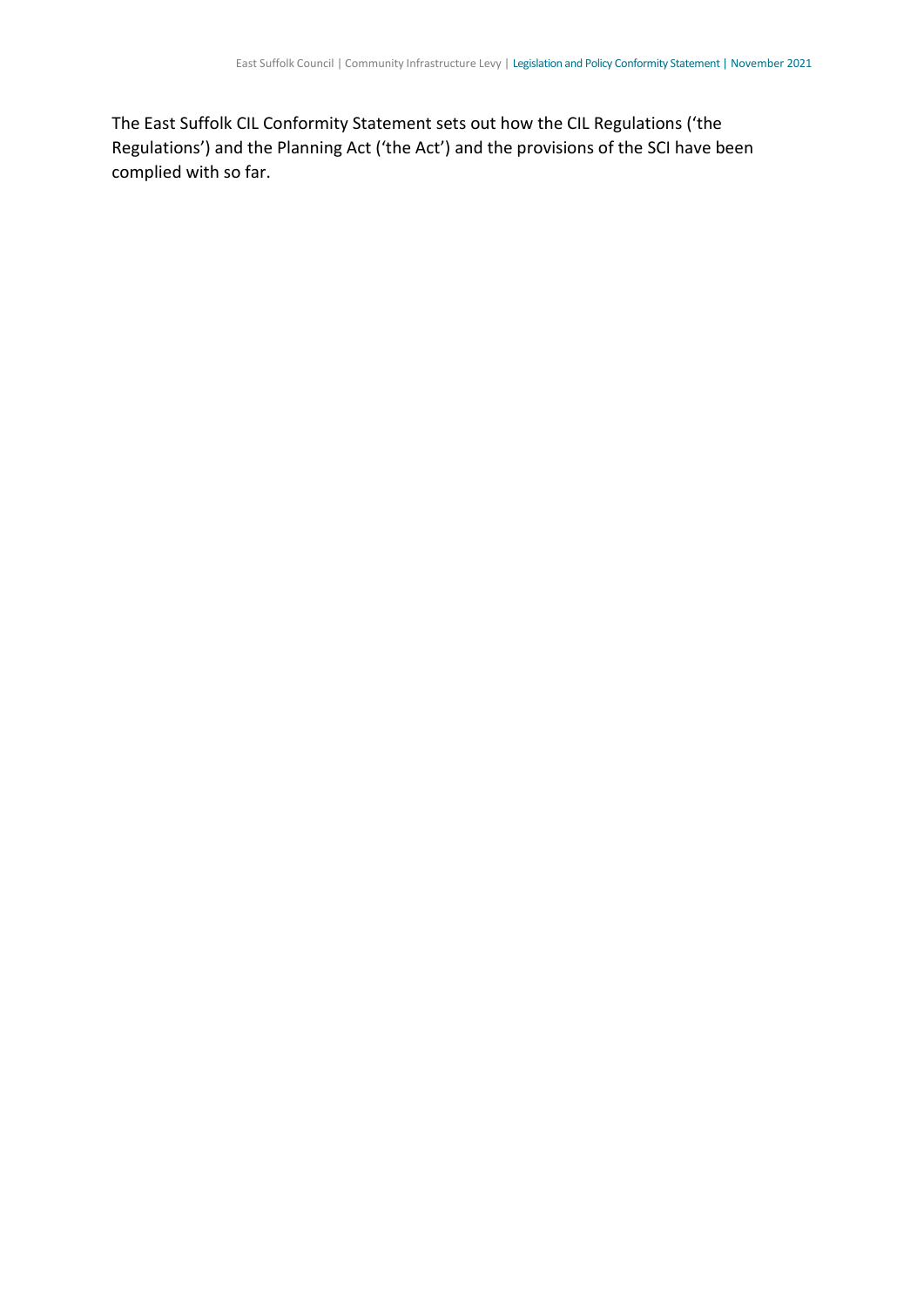#### **Contents**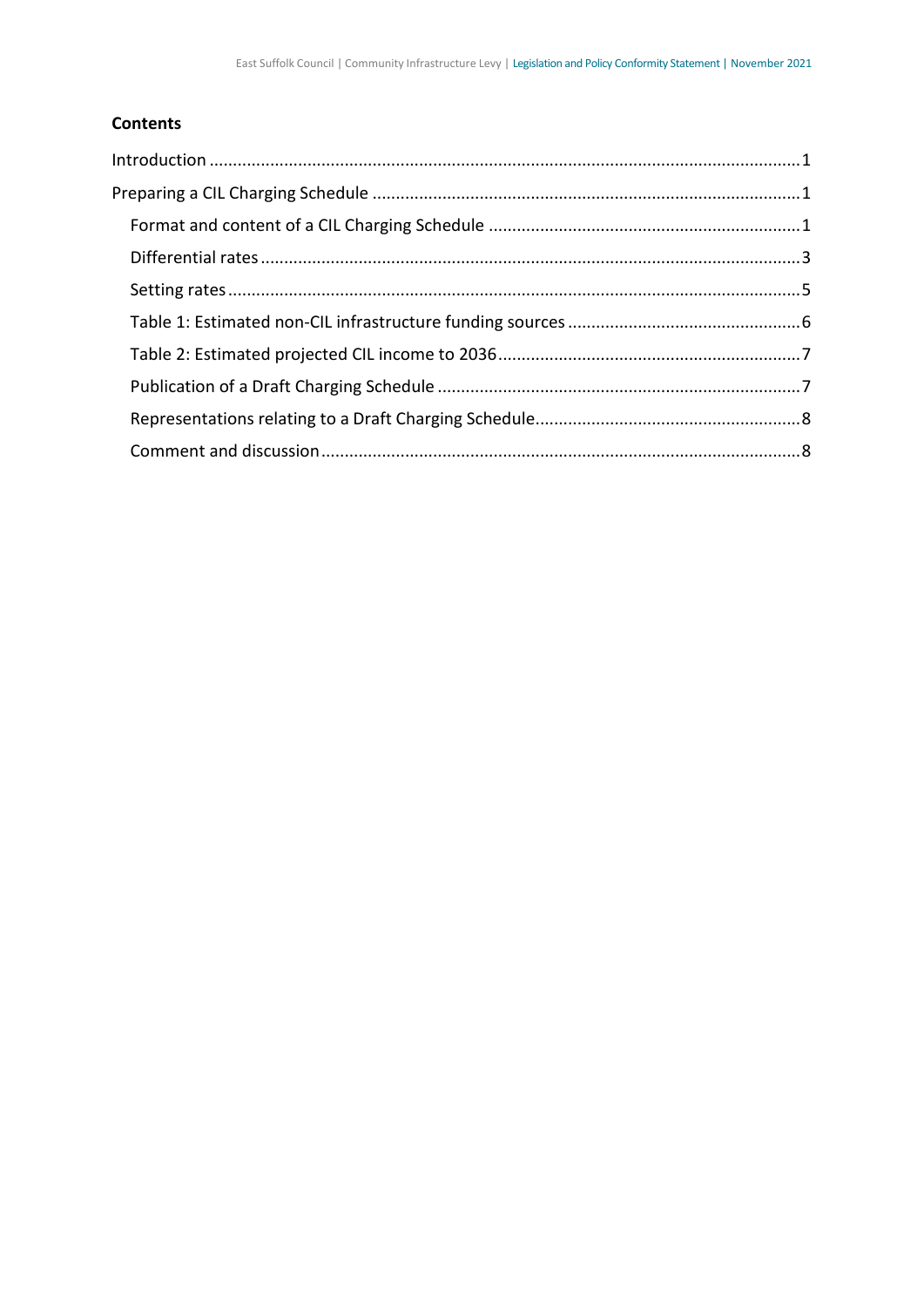## **Draft East Suffolk Community Infrastructure Levy Charging Schedule – Legislation and Policy Conformity Statement**

## **November 2021**

### <span id="page-3-0"></span>**Introduction**

- 1. Community Infrastructure Levy (CIL) is a charge on new development in a local authority's area, which is a tool to help deliver necessary infrastructure. The Council has two existing CIL Charging Schedules, one for the former Waveney area and one for the former Suffolk Coastal area.
- 2. The preparation, examination and 'adoption' (bringing into effect) of a CIL Charging Schedule is governed by Part 3 of the Community Infrastructure Regulations 2010 (as amended), as allowed for under Part 11 of the Planning Act 2008 (as amended). The Planning Practice Guidance sections on [CIL](https://www.gov.uk/guidance/community-infrastructure-levy) [\(https://www.gov.uk/guidance/community-infrastructure-levy\)](https://www.gov.uk/guidance/community-infrastructure-levy) and [Viability](https://www.gov.uk/guidance/viability) (https://www.gov.uk/guidance/viability) provides more detailed advice and guidance.
- 3. Although not a legal requirement, the preparation of a CIL Charging Schedule is also covered in the Council's [Statement of Community Involvement \(SCI\),](https://www.eastsuffolk.gov.uk/assets/Planning/Planning-Policy-and-Local-Plans/Statement-of-Community-Involvement/Statement-of-Community-Involvement.pdf) which was adopted in April 2021. Prior to that, there were separate SCIs for the (former) districts of [Waveney](https://www.eastsuffolk.gov.uk/assets/Planning/Waveney-Local-Plan/Statement-of-Community-Involvement/1Statement-of-Community-Involvement-September-2014.pdf) (2014) and [Suffolk Coastal](https://www.eastsuffolk.gov.uk/assets/Planning/Suffolk-Coastal-Local-Plan/SCDC-Statement-of-Community-Involvement.pdf) (2014), which both included sections on the production of a CIL Charging Schedule.
- 4. This document provides details of how the CIL Regulations ('the Regulations') and the Planning Act ('the Act') and the provisions of the SCI have been complied with so far. It will be updated following the formal consultation on the draft CIL Charging Schedule and included in the bundle of examination documents.

## <span id="page-3-1"></span>**Preparing a CIL Charging Schedule**

<span id="page-3-2"></span>Format and content of a CIL Charging Schedule

- 5. Regulation 12 set out the basics that need to be complied with:
	- *12.(1) Subject to the provisions of this Part a charging authority may determine the format and content of a charging schedule.*
		- *(2) A draft charging schedule submitted for examination in accordance with section 212 of PA 2008 must contain— (a) the name of the charging authority; (b) the rates (set at pounds per square metre) at which CIL is to be chargeable in the authority's area;*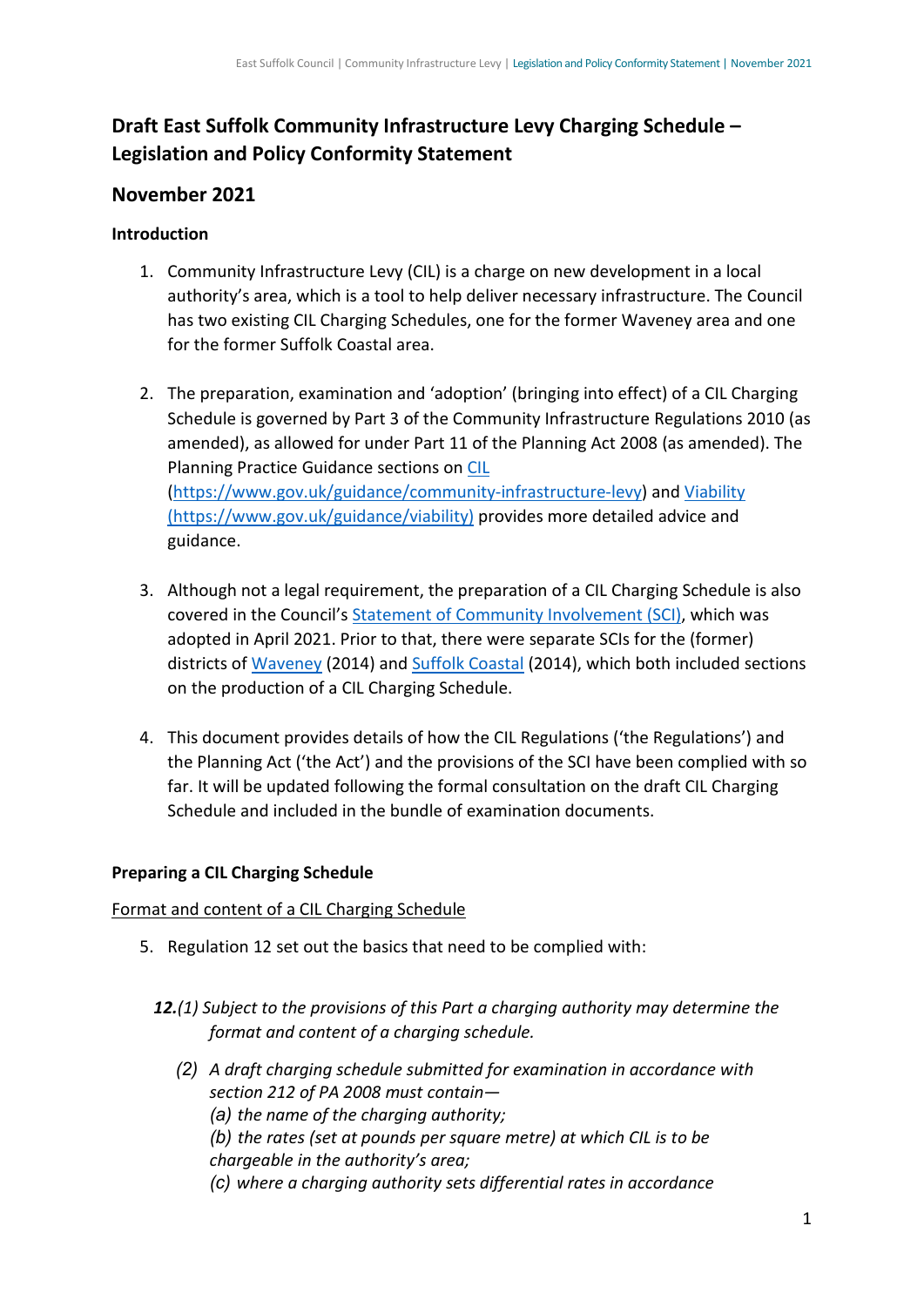*with regulation 13(1)(a), a map which—*

- *(i) identifies the location and boundaries of the zones,*
- *(ii) is reproduced from, or based on, an Ordnance Survey map,*
- *(iii) shows National Grid lines and reference numbers, and*

*(iv) includes an explanation of any symbol or notation which it uses; and* 

- *d) an explanation of how the chargeable amount will be calculated.*
- *(3) A charging schedule approved by a charging authority must, in addition to the contents mentioned in paragraph (2), contain— (a) the date on which the charging schedule was approved; (b) the date on which the charging schedule takes effect; and (c) a statement that it has been issued, approved and published in accordance with these Regulations and Part 11 of PA 2008.*
- *(4) In paragraph (2)(c)(ii) "Ordnance Survey map" means a map produced by Ordnance Survey or a map on a similar base at a registered scale.*
- 6. The Council's [Statement of Community Involvement](https://www.eastsuffolk.gov.uk/assets/Planning/Planning-Policy-and-Local-Plans/Statement-of-Community-Involvement/Statement-of-Community-Involvement.pdf) (SCI, 2021) says that at the evidence base stage, the Council may make use of workshops with parish and town councils and the Developers' Forum if it is considered there are clear benefits to do so. The Planning Practice Guidance on CIL

[\(https://www.gov.uk/guidance/community-infrastructure-levy\)](https://www.gov.uk/guidance/community-infrastructure-levy) advises that the CIL evidence base should be developed in collaboration with neighbouring/overlapping authorities and other stakeholders.

#### *Comment and discussion*

- 7. Working with the Council's CIL viability consultants, Aspinall Verdi, the Council prepared a consultation document covering many of the CIL viability basic assumptions and allowances proposed to be applied (see [https://eastsuffolk.inconsult.uk/CILCS21/consultationHome\)](https://eastsuffolk.inconsult.uk/CILCS21/consultationHome). Elements included: proposed developers' profit margins (20% on market housing and 6% on affordable housing); selling agents' costs (1.5% of the gross development value of the development); and professional fee costs (for e.g. architects, highways consultants etc). The consultation document also contained details of the proposed residential 'typologies' (representative site-types).
- 8. The Council meets monthly with Suffolk County Council, to discuss infrastructure and CIL matters.
- 9. The consultation ran from  $12<sup>th</sup>$  March to 26<sup>th</sup> April 2021. Various consultees were contacted specifically, including Suffolk County Council, neighbouring authorities, parish councils, developers and agents. The Council gave presentations at two East Suffolk Parish and Town Council Forums on 4<sup>th</sup> March and 25<sup>th</sup> March and also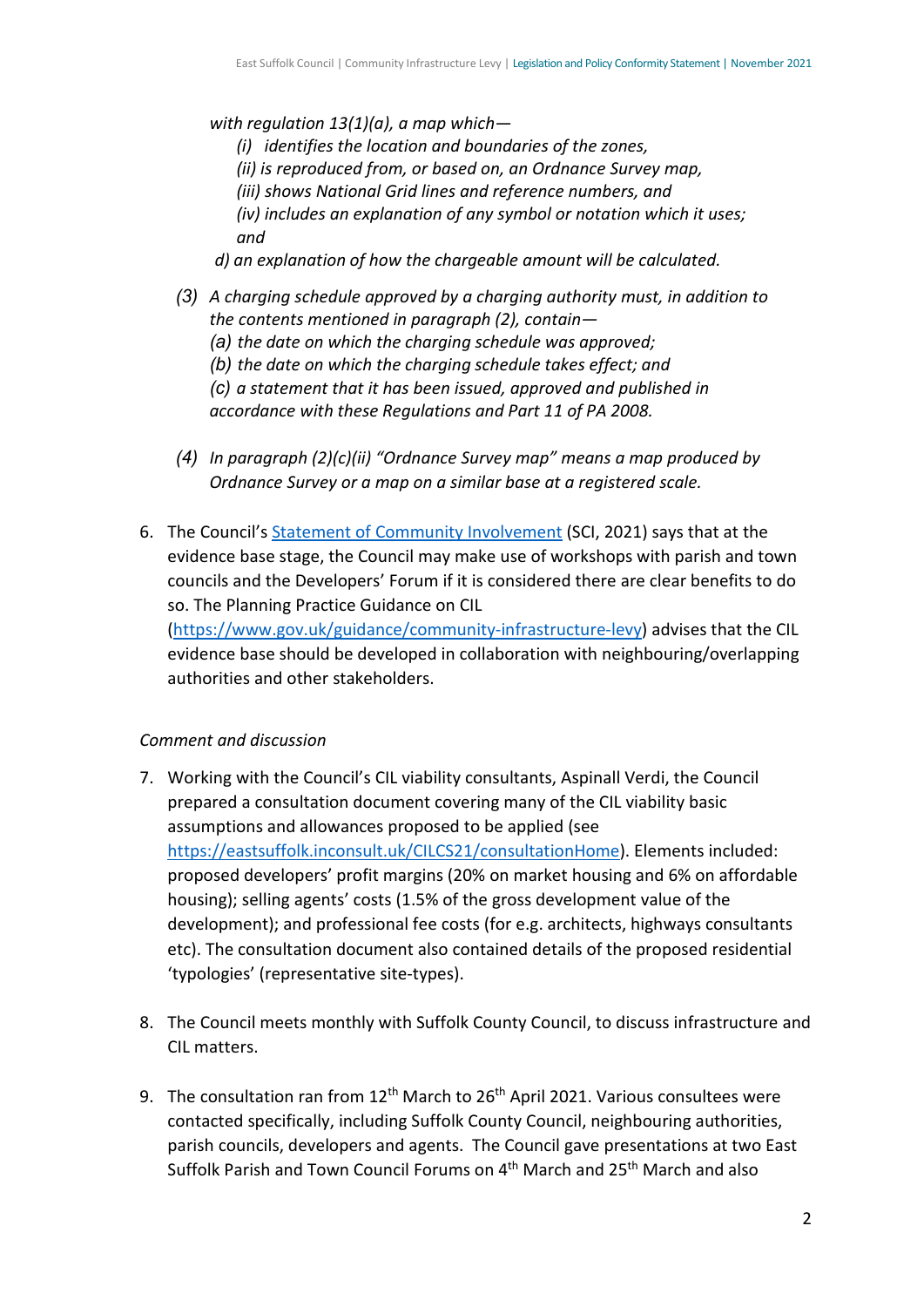discussed the consultation material at a special East Suffolk Developers' Forum meeting on 15<sup>th</sup> April (see the draft CIL Consultation Statement for more details).

- 10. The consultation comments received have been assessed (see the Draft CIL Consultation Statement) and, where judged appropriate, some amendments made by Aspinall Verdi to the key assumptions and allowances in the now-completed CIL Viability Report. Some other changes have been made to key assumptions and allowances by Aspinall Verdi, due to more recent evidence and analysis.
- 11. The Draft CIL Charging Schedule proposes to have differential residential rates (which are allowable under Regulation 13; see below), so a map is included. It also includes the authority's name and the proposed CIL rates. Indicative dates for the approval of the Charging Schedule and when it will take effect are included, as the statement required under Reg 3(c), although they will obviously need to be confirmed at a later stage.

#### <span id="page-5-0"></span>Differential rates

- 12. Regulation 13 specifies the various parameters by which differential rates can be charged:
	- *13.(1) A charging authority may set differential rates—*
		- *(a) for different zones in which development would be situated;*
		- *(b) by reference to different intended uses of development;*
		- *(c) by reference to the intended gross internal area of development;*
		- *(d) by reference to the intended number of dwellings or units to*
		- *be constructed or provided under a planning permission.*
		- *(2) In setting differential rates, a charging authority may set supplementary charges, nil rates, increased rates or reductions.*

#### *Comment and discussion*

- 13. East Suffolk is the largest district in the country (in population terms) and land and property prices vary significantly. Values in the parts of Lowestoft (especially central Lowestoft) are low, and viability can sometimes be a barrier to development and redevelopment. However, some other areas of the district, such as Southwold, Aldeburgh and Woodbridge, have very high property prices.
- 14. Given the different characteristics of different development types, the Aspinall Verdi CIL Viability Report has undertaken a comprehensive review of viability for CIL (taking into account appropriate 'buffers') for:
	- i) residential development;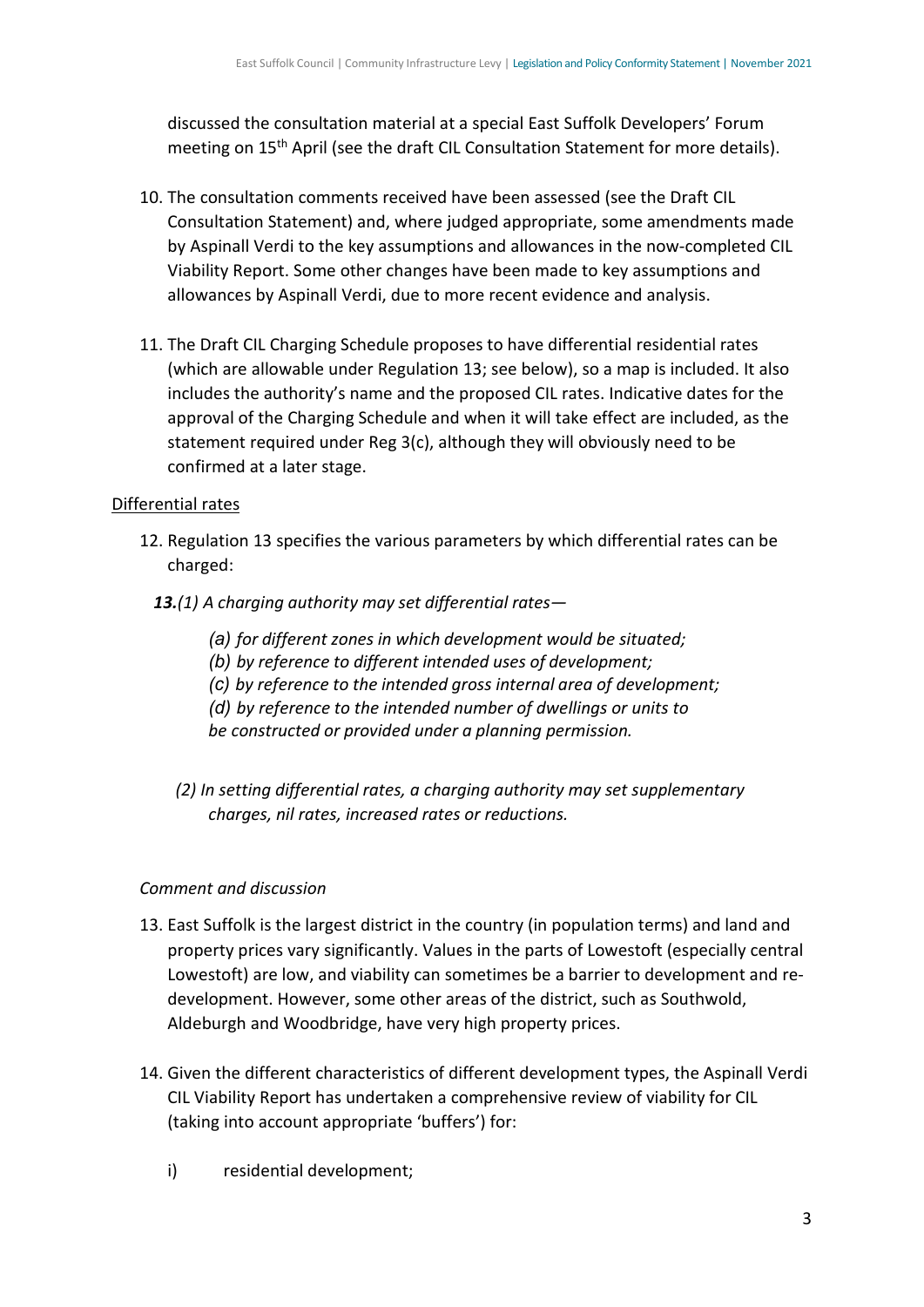- ii) holiday accommodation;
- iii) specialist (retirement/care) accommodation;
- iv) retail uses; and
- v) office and industrial/commercial uses.
- vi) In addition, eight 'strategic' sites (generally the largest and/or most significant) allocated in the two Local Plans (the Waveney Local Plan (2019) and the Suffolk Coastal Local Plan (2020)) have been considered separately for residential CIL viability.
- 15. Given the differences in residential viability across the district identified in the Viability Assessment, five different residential zones have been concluded to be appropriate (excluding the 'strategic' sites), with varying CIL rates. Each strategic site has its own bespoke residential CIL rate (one is zero-rated), and the Brightwell Lakes/Adastral Park strategic site will also be zero-rated, as the outline planning permission was granted on a zero-rate basis in 2018 (as per the existing Suffolk Coastal CIL Charging Schedule), with the first reserved matters applications submitted in August 2021.
- 16. Only one type of holiday accommodation (holiday lodge development) is concluded to be viable for CIL, and this is only viable in part of the district (broadly, most of the coastal area, apart from Lowestoft, Felixstowe and the Sizewell/Leiston area).
- 17. Specialist residential accommodation (principally for elderly people) is concluded to be non-viable for CIL throughout the district, whether for care homes, extra-care accommodation or sheltered accommodation.
- 18. Convenience retail is concluded to be viable for CIL, but comparison retail is not viable.
- 19. Other forms of development including office and industrial/commercial uses are also concluded to be unviable for CIL.
- 20. The CIL PPG (Paragraph: 020 Reference ID: 25-020-20190901) advises that it is normally appropriate to allow for a buffer in setting CIL rates, so that development (generally) remains viable if there are changes in the economy (such as a slowdown in the housing market).
- 21. The CIL Viability Report has taken a generally conservative approach to some of the values and inputs, especially for residential uses. A report published by consultancy Lichfields in August 2021 [\(fine-margins\\_viability-assessments-in-planning-and-plan](https://lichfields.uk/media/6509/fine-margins_viability-assessments-in-planning-and-plan-making.pdf)[making.pdf \(lichfields.uk\)](https://lichfields.uk/media/6509/fine-margins_viability-assessments-in-planning-and-plan-making.pdf) reviewed 93 recent Local Plan and CIL viability reports and highlighted the typical range of values and approaches applied. Some specific examples of the conservative approach taken in the Aspinall Verdi CIL Viability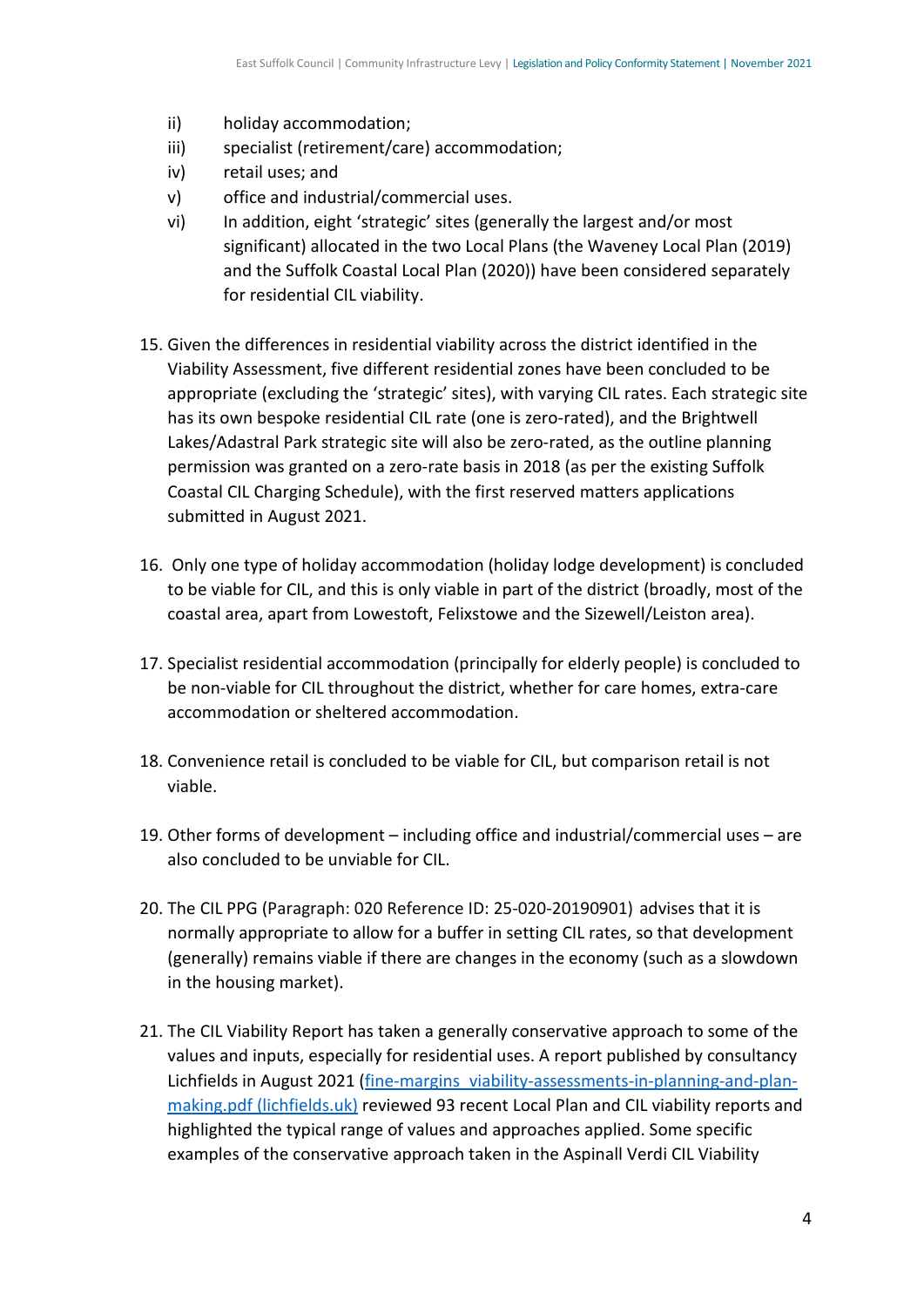Report for standard residential uses are as follows, with cross-references to the Lichfields report (as relevant):

- i) Where different construction costs (BCIS) are published for Waveney and Suffolk Coastal (BCIS values for the single East Suffolk area are not yet published), the higher of the two values has generally been assumed (which is normally Suffolk Coastal);
- ii) The costs of "externals" (e.g. garages, internal roads, sewers, landscaping etc) are given as 15% (for 'normal' residential) or 20% (for strategic sites, to reflect the relatively greater costs that often apply for such sites); the Lichfields report gives a normal range of 10-20%;
- iii) For residential developments in the Suffolk Coastal area, contributions towards the Ipswich Strategic Policy Area Transport mitigation measures are required as part of the Suffolk Coastal Local Plan. An indicative cost of £943 per dwelling is allowed for (for CIL testing purposes) and this has been allowed for in standard residential testing. As this CIL viability testing has been done on a pan-authority basis (i.e. ignoring the former Suffolk Coastal/Waveney district boundary) this has the effect of providing extra 'buffering' in the former Waveney area (excluding strategic sites);
- iv) Affordable housing has been tested at 40% in the (residential) Higher Zone, even though only two parishes requiring 40% are in it (Reydon & Southwold, in the former Waveney area) – everywhere else (in the former Suffolk Coastal area) is 33%. This has the effect of increasing the effective "buffering" for residential viability in those parts of Suffolk Coastal within the Higher Zone;
- v) Some of the assumptions for the size of 4-bed+ dwellings are conservative, especially in the Mid Higher and Higher zone. No 5-bed dwellings are assumed in any of the dwellings mixes, even though in reality a small number will be likely on some sites, so this will likely underplay slightly the viability of such sites and typologies;
- vi) A 5% contingency rate is applied which, whilst the most common value reported in the Lichfields 2021 report, is still at the upper end of the typical range of 3-5%, and is generous for smaller greenfield sites in particular, which are unlikely to have too many 'unknowns' potentially adding to the cost; and
- vii) The value of self-build and custom-build serviced plots is treated the same as normal market dwellings, although they are unlikely to ever be worth less and there is some evidence that their values may actually be higher.

#### <span id="page-7-0"></span>Setting rates

*14.(1) In setting rates (including differential rates) in a charging schedule, a charging authority must strike an appropriate balance between—*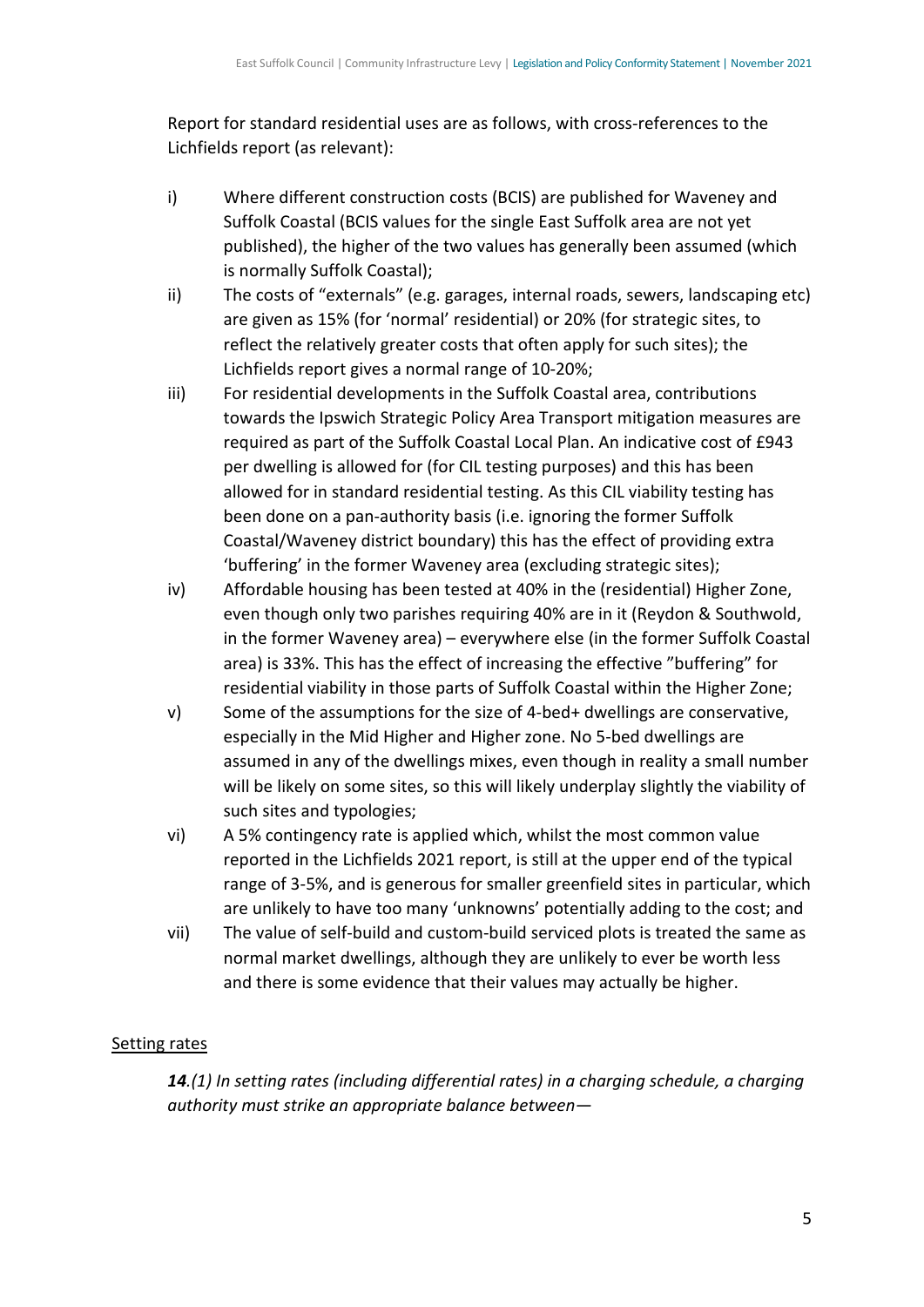*(a) the desirability of funding from CIL (in whole or in part) the actual and expected estimated total cost of infrastructure required to support the development of its area, taking into account other actual and expected sources of funding; and (b) the potential effects (taken as a whole) of the imposition of CIL on the economic viability of development across its area.*

*(2) In setting rates in a charging schedule, a charging authority may also have regard to actual and expected administrative expenses in connection with CIL to the extent that those expenses can be funded from CIL in accordance with regulation 61.* 

*(3) In having regard to the potential effects of the imposition of CIL on the economic viability of development (in accordance with paragraph (1)(b)), a London borough Council or MDC must take into account the rates set by the Mayor.* 

*(4) For the purposes of paragraph (3), the rates set by the Mayor are the rates in the most recent charging schedule approved by the Mayor before the London borough Council or MDC begins consultation on its Draft charging schedule in accordance with regulation 16.*

*(5) For the purposes of section 211(7A) of PA 2008, a charging authority's Draft infrastructure list is appropriate evidence to inform the preparation of their charging schedule.*

## *Comment and discussion*

- 22. The Council has prepared and published the first Infrastructure Funding Study (IFS) for [2019/20](https://www.eastsuffolk.gov.uk/assets/Planning/East-Suffolk-Infrastructure-Funding-Statement-2019-20.pdf) and the [2020/21](http://eastsuffolk.cmis.uk.com/eastsuffolk/Decisions/tabid/67/ctl/ViewCMIS_DecisionDetails/mid/391/Id/f277c41b-0396-47d9-abd1-e2b78f7d987d/Default.aspx) IFS was agreed in principle by Cabinet in September 2021. They include details of the infrastructure identified to support the growth set out in the two Local Plans and 'made' (adopted) Neighbourhood Plans and (where known) what the costs of the pieces of infrastructure are.
- 23. The 2020/21 IFS highlights that the total (known) infrastructure costs are roughly £207m. Total non-CIL contributions (from S106 developer contributions, S278 highways developer contributions and other sources) are expected to be about £103m, leaving a funding 'gap' of about £104m (see Table 1 below).

| <b>Total estimated infrastructure costs</b> | £207m |
|---------------------------------------------|-------|
| Total estimated S106 contributions          | £93m  |
| Non-developer contributions                 | £5m   |
| S278 (highways) contributions               | £5m   |
| Total non-CIL contributions                 | £103m |
| Infrastructure funding gap (without CIL)    | £104m |

<span id="page-8-0"></span>Table 1: Estimated non-CIL infrastructure funding sources (all figures rounded)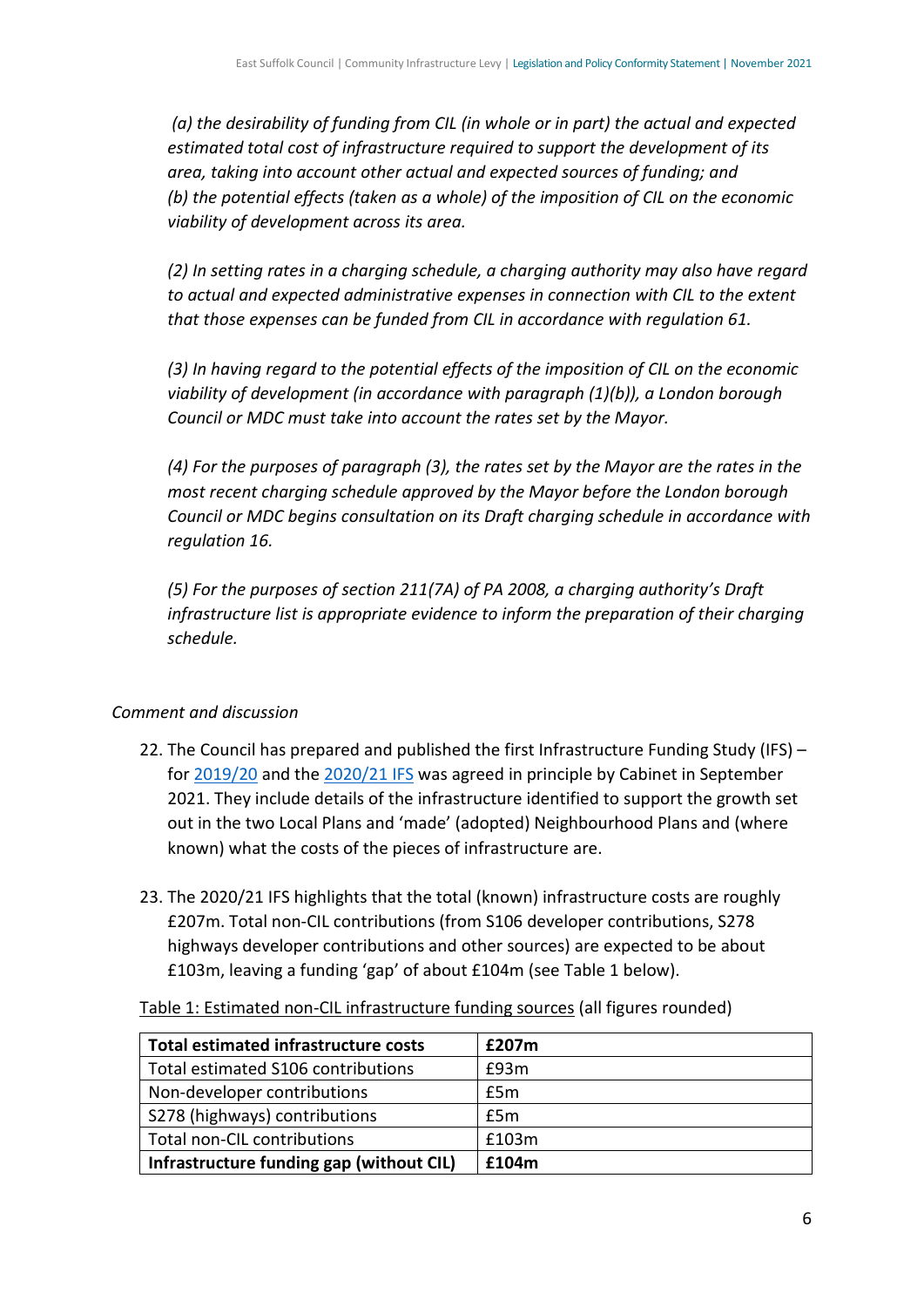24. It is clearly impossible to predict CIL income to 2036 (the end date of the Local Plans) with any degree of accuracy, as there are many variables (the precise size of buildings, possible changes to CIL exemptions, windfall developments, when particular allocations will come forward, what the annual RICS CIL price index for future years will be etc etc). Based on the proposed CIL rates, however, a sum of (very) roughly £55m is projected to be raised from CIL (see Table 2 below), which would leave a 'gap' of about £49m.

<span id="page-9-0"></span>

| Table 2: Estimated projected CIL income to 2036 (all figures rounded) |  |
|-----------------------------------------------------------------------|--|
|                                                                       |  |

| Residential total (excluding affordable  | £65m     |
|------------------------------------------|----------|
| housing)                                 |          |
| Self-build (which is exempt)             | $-E7m$   |
| Rural affordable housing (on 'exception' | $-E3m$   |
| or 'First Homes' sites)                  |          |
| Convenience retail                       | £200,000 |
| <b>Total estimated CIL</b>               | £55m     |
| Infrastructure funding gap including CIL | £49m     |
| $(f104m-E55m)$                           |          |

- 25. The Council obviously has costs in managing the administration of the CIL process (such as sending out liability notices) and intends to use up to 5% of CIL income to cover administrative costs (in line with Regulation 61).
- 26. In setting the proposed CIL rates, appropriate buffers have been applied. The buffer rates, and the reasoning for these, are detailed in Chapter 10 of the (Aspinall Verdi) CIL Viability Report.

### <span id="page-9-1"></span>Publication of a Draft Charging Schedule

- *16.(1) Before submitting a Draft charging schedule for examination in accordance with section 212 of PA 2008, the charging authority must—*
	- *(a) make a copy of the Draft charging schedule, the relevant evidence and a statement of the representations procedure available for inspection—*
		- *(i) at its principal office, and*
		- *(ii) at such other places within its area as it considers appropriate;*
	- *(b) publish on its website—*
		- *(i) the Draft charging schedule,*
		- *(ii) the relevant evidence (to the extent that it is practicable to do so),*
		- *(iii) a statement of the representations procedure, and*
		- *(iv) a statement of the fact that the Draft charging schedule and relevant evidence are available for inspection and of the places at which they can*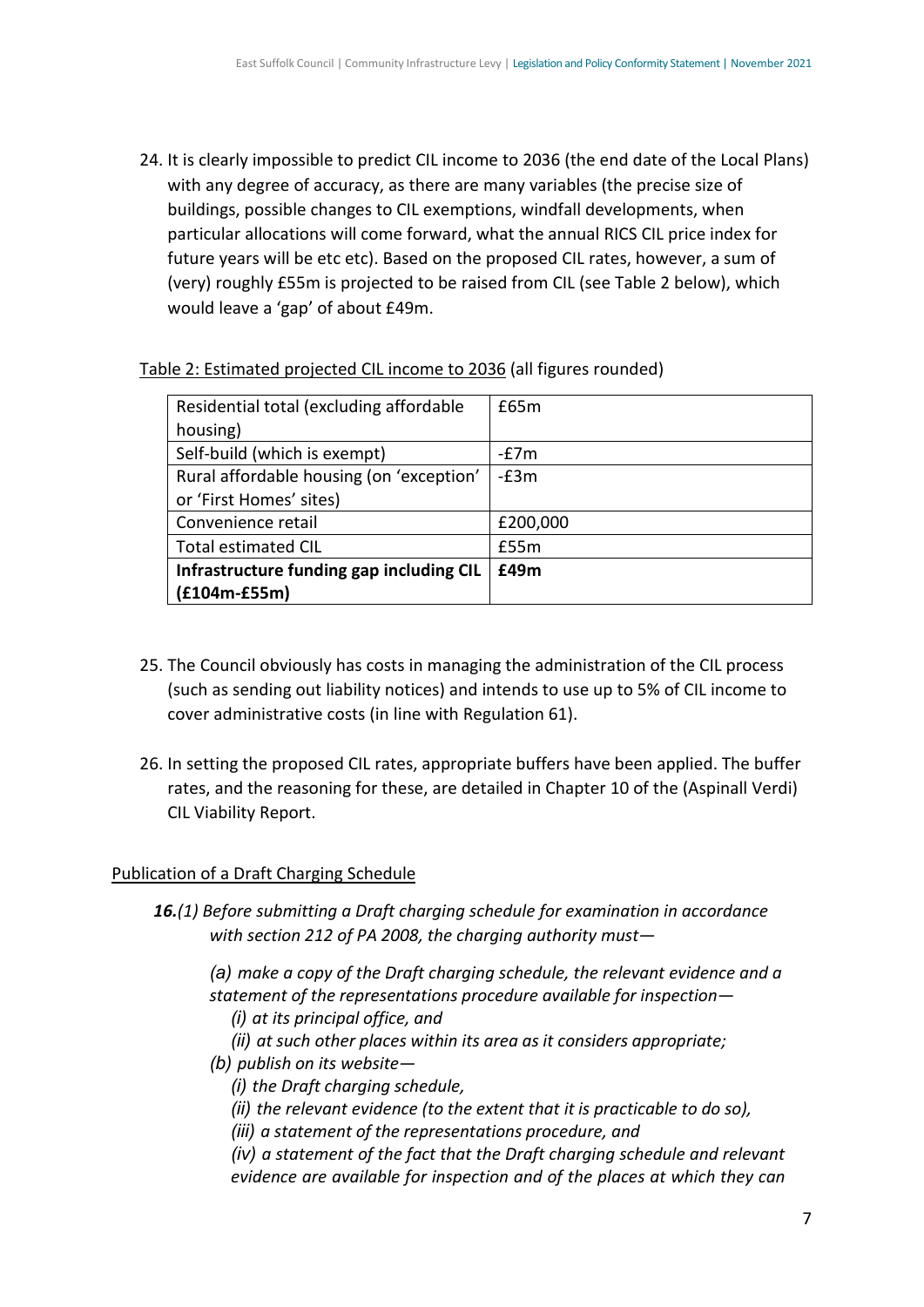*be inspected;*

- *(c) send to each of the consultation bodies—*
	- *(i) a copy of the Draft charging schedule, and*
	- *(ii) a statement of the representations procedure;*
- *(1A) The charging authority must invite representations on the Draft charging schedule from such of the following as the authority considers appropriate—*

*(a) persons who are resident or carrying on business in its area; (b) voluntary bodies some or all of whose activities benefit the charging authority's area; and*

*(c) bodies which represent the interests of persons carrying on business in the charging authority's area.*

#### *Comment and discussion*

27. Whilst this stage has not yet been reached, the forthcoming consultation will address all these matters. The website and letters/emails to consultees will include all relevant information.

#### <span id="page-10-0"></span>Representations relating to a Draft Charging Schedule

- *17.(1) Any person may make representations about a Draft charging schedule which a charging authority proposes to submit to the examiner.*
	- *(2) Any such representations must be— (a) made within the period which the charging authority specifies for thepurposes of this paragraph; and (b) sent to the address, and if the charging authority think it appropriate to specify a person, the person, which the charging authority specifies for the purposes of this paragraph.*
	- *(4) A person who has made representations about a Draft charging schedule may withdraw those representations at any time by giving notice in writing to the charging authority.*
	- *(5) The charging authority must take into account any representations made to it under this regulation before submitting a Draft charging schedule for examination in accordance with section 212 of PA 2008.*

#### <span id="page-10-1"></span>Comment and discussion

28. The representations procedure will be set out clearly in the consultation material and on the Council's website.